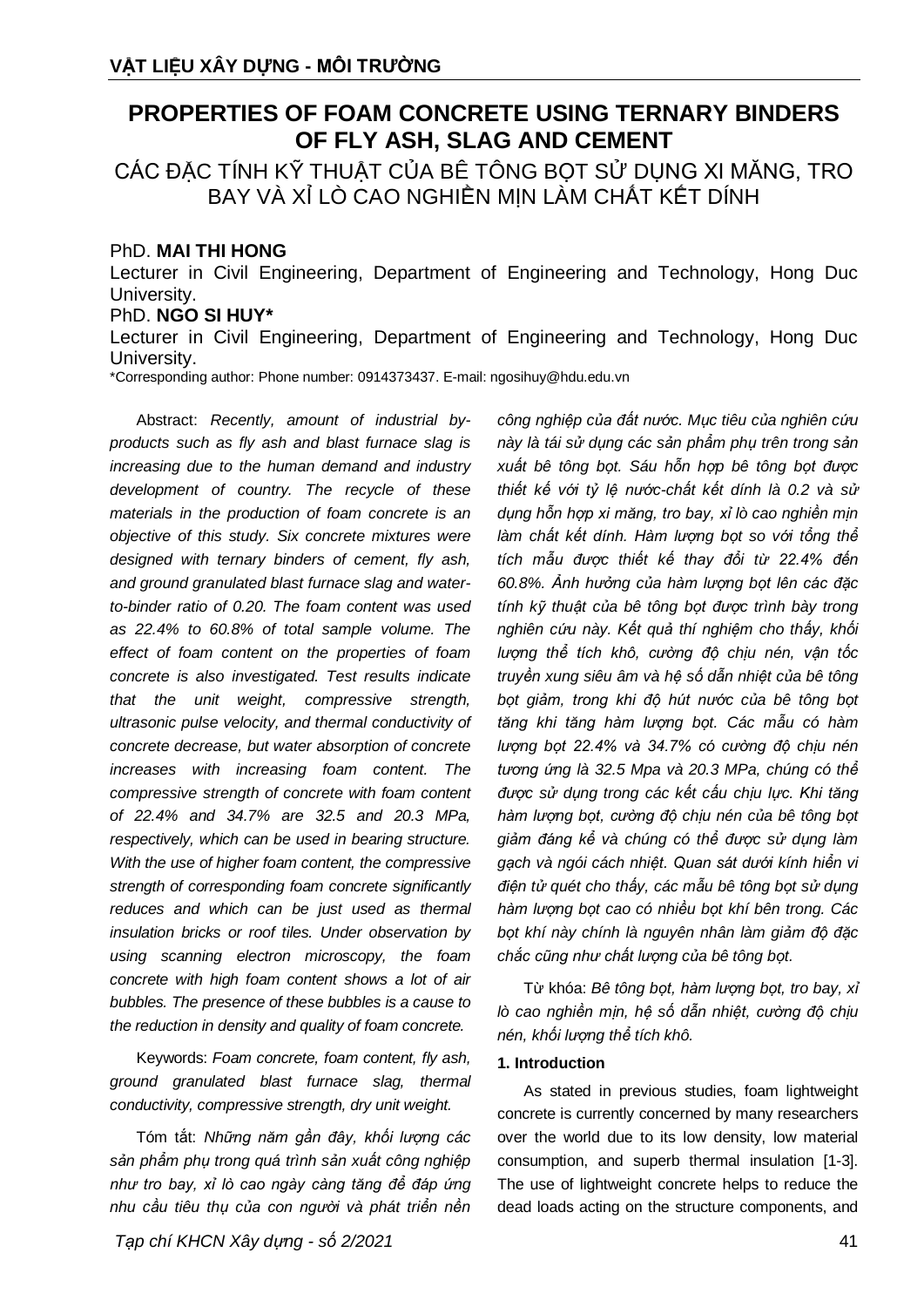also reduce the production cost and transportation [4]. However, its properties strongly depend on many factors such as dry density, foam agents, curing condition, quality of raw materials, and forming specimen technology [5]. Jones and McCarthy [2] have stated that it is difficult to achieve compressive strength of above 25 MPa, therefore the use of foam concrete is still limited in retaining wall and sound insulation roof tiles. It is also used as replacement of traditional fired clay bricks in Abbas and Dunya's study [6]. It is noticed that the compressive strength and density of foam lightweight concrete has a close relationship [3, 5, 6]. Previous studies [3, 5, 6] have pointed out that the reduction in density resulted in reduction in its compressive strength. Therefore, the compressive strength of foam lightweight concrete has a large varying values from 1.07 MPa to 45 MPa corresponding to its density from  $600$ kg/m<sup>3</sup> to 2000 kg/m<sup>3</sup> [5-6]. The foam lightweight concrete achieved compressive strength of higher than 25 MPa has density around 1800  $\div$  2000 kg/m<sup>3</sup>, this density is similar to that of normal concrete. It means that the production of foam lightweight concrete with low density but high compressive strength is still a big attractive concern to researchers.

Recent years, together with rapid development of Vietnam's industry, the demand for electricity and steel is also increasing, leading to the extension and construction of many coal power plants and steel production companies through the country. As results, a large quantity of bottom ash and fly ash were released from thermal power plants in Vietnam, and it is still increasing day by day [7]. On the other hand, the production of foam lightweight concrete can consume a large number of industrial wastes such as fly ash and ground granulated blast furnace slag (GGBFS) [8-10]. With the use of fly ash to replace 10 ÷ 50% amount of cement, Richard and Ramli [9] have produced foam concrete with target density of 1600 kg/m<sup>3</sup>, its corresponding compressive strength was around 10.5 MPa. The use of GGBFS in the production of foam concrete was also studied by Wee et al. [10]. In which, GGBFS was used to replace 50% amount of cement. Test results showed that the foam concrete produced in this study had a density from 600 to 1900  $kg/m^3$ , and its respective compressive strength were from 2.0 to 58 MPa. However, the use of both fly ash and GBFS is still limited in the literature. In the present study, the use

of ternary binders of cement, fly ash, and GGBFS in the production of foam concrete is investigated. The effect of foam content on the properties of foam concrete is also investigated.

## **2. Experimental program**

# *2.1 Material properties*

Cement, fly ash, and GGBFS are used as binder materials in this study. In which, cement is Nghi Son Type - PCB40, fly ash is sourced from Nghi Son coal power plant, and GGBFS is Hoa Phat Type - S95. Physical and chemical properties of all these binders are shown in Table 1. Specific gravity of fly ash is the lowest among these binders, followed by GGBFS and cement. The particle shape of them, which are observed by using scanning electron microscopy (SEM), are shown in Fig. 1. The shape of fly ash particles is spherical with different sizes, while the shape of cement and GGBFS are irregular. As seen in Fig. 1b, there are some unburnt impurities in SEM image of fly ash, this explains for a higher loss on ignition of fly ash (6.91%) compared with other binder materials in Table 1. This may affect the properties of foam concrete as presented later.

Natural river sand with particle size from 0.15 mm to 0.63 mm and density of 2.68 T/m<sup>3</sup> is used as fine aggregate. As aforementioned, properties of foam lightweight concrete strongly depend on quality of raw materials. In the beginning, natural sand with the size from 0.15 mm to 5.0 mm was used, however the volume of foam concrete is significant change during the forming process and it is difficult to fabricate the samples. The use of small sand makes the volume of foam concrete is more stable, therefore the sand with the size of  $0.15 \div 0.63$  mm is used in this study. Foam EABASSOC with density of 1.02  $T/m^3$ , which is original from England and is supplied by Thang Tien Company, is used in this study. The ratio of foam to water is 1/30 as suggested from producer. The superplasticizer (SP) with density of 1.05  $T/m^3$  is utilized to reduce the water content in all concrete mixture.

Cement, fly ash, and GGBFS are used as binder materials in this study. In which, cement is Nghi Son Type - PCB40, fly ash is sourced from Nghi Son coal power plant, and GGBFS is Hoa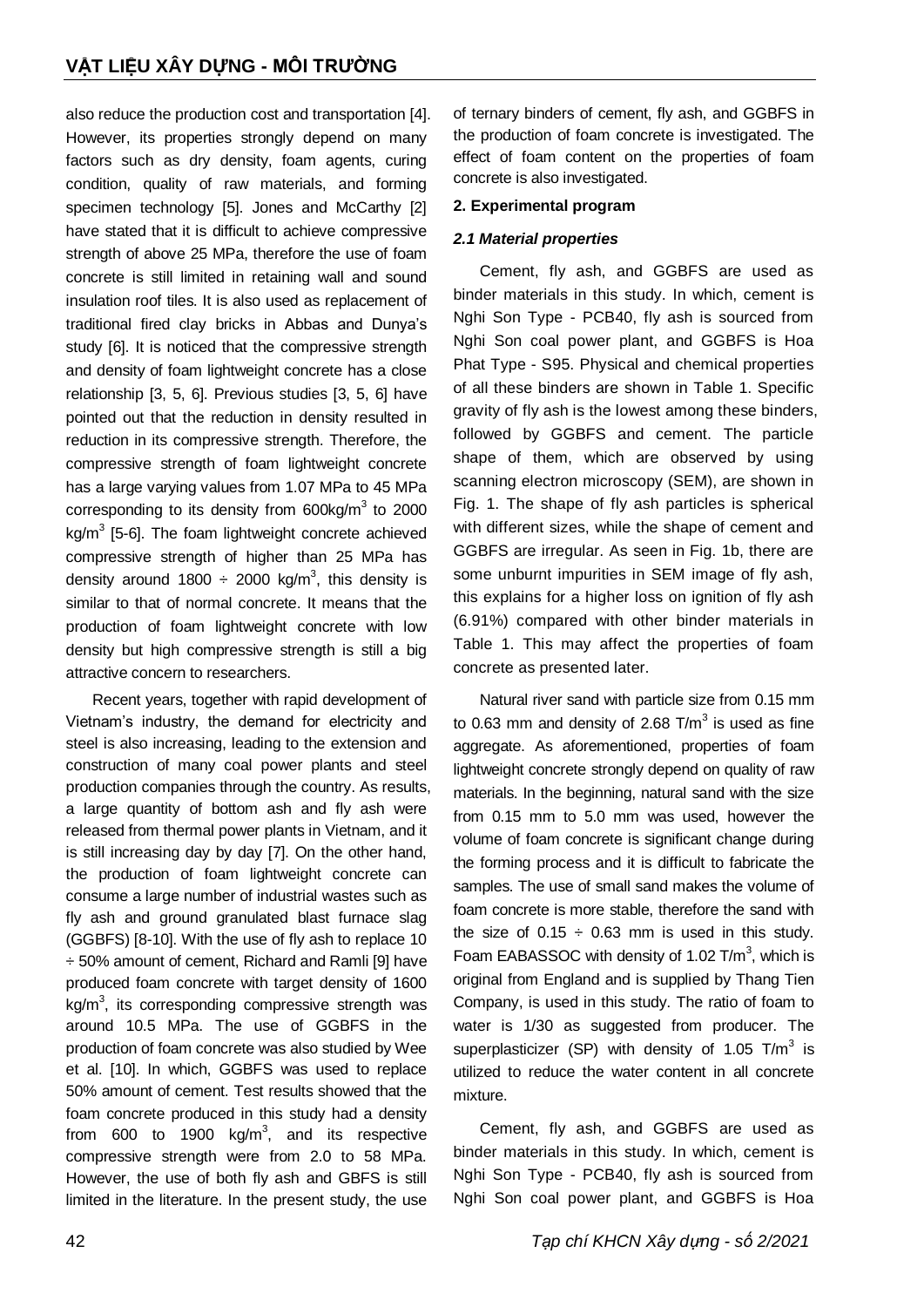Phat Type - S95. Physical and chemical properties of all these binders are shown in Table 1. Specific gravity of fly ash is the lowest among these binders, followed by GGBFS and cement. The particle shape of them, which are observed by using scanning electron microscopy (SEM), are shown in Fig. 1. The shape of fly ash particles is spherical with different sizes, while the shape of cement and GGBFS are irregular. As seen in Fig. 1b, there are some unburnt impurities in SEM image of fly ash, this explains for a higher loss on ignition of fly ash (6.91%) compared with other binder materials in Table 1. This may affect the properties of foam concrete as presented later.

Natural river sand with particle size from 0.15 mm to 0.63 mm and density of 2.68 T/m<sup>3</sup> is used as fine aggregate. As aforementioned, properties of foam lightweight concrete strongly depend on quality of raw materials. In the beginning, natural sand with the size from 0.15 mm to 5.0 mm was used, however the volume of foam concrete is significant change during the forming process and it is difficult to fabricate the samples. The use of small sand makes the volume of foam concrete is more stable, therefore the sand with the size of  $0.15 \div 0.63$  mm is used in this study. Foam EABASSOC with density of 1.02  $T/m^3$ , which is original from England and is supplied by Thang Tien Company, is used in this study. The ratio of foam to water is 1/30 as suggested from producer. The superplasticizer (SP) with density of 1.05 T/m<sup>3</sup> is utilized to reduce the water content in all concrete mixture.

| Table 1. Physical and chemical analysis of binder materials |  |
|-------------------------------------------------------------|--|
|                                                             |  |



**Figure 1.** *SEM images of (a) cement, (b) fly ash, and (c) GGBFS*

#### *2.2 Mixture proportions*

Six foam concrete mixtures were designed with a constant water-to-binder ratio (W/B) of 0.20. Proportions of each raw material are showed in Table 2. In which, GGBFS is used as 30% amount of total binder materials by weight for all mixtures, while fly ash is used as 10 and 20% amount of total binder materials in mixtures M3, M5, M6, and mixtures M1, M2, and M4, respectively. In order to make foam concrete samples with various density, the foam content is used as from 22.4% to 60.8% total volume of samples. It is noticed that an

electronic device was attached to the foam generator machine to control the amount of foam produced over the time. However, it is hard to control the exact the amount of foam produced, hence these values presented in Table 2 are assumed to equal the total amount of void in the samples. In the practice, the exact amount of foam used is higher than these values presented in Table 2 due to the foam bubbles broken in the air during the experiment. The effect of foam content on the properties of foam concrete such as compressive strength, water absorption, ultrasonic pulse velocity, and thermal conductivity is investigated in this study.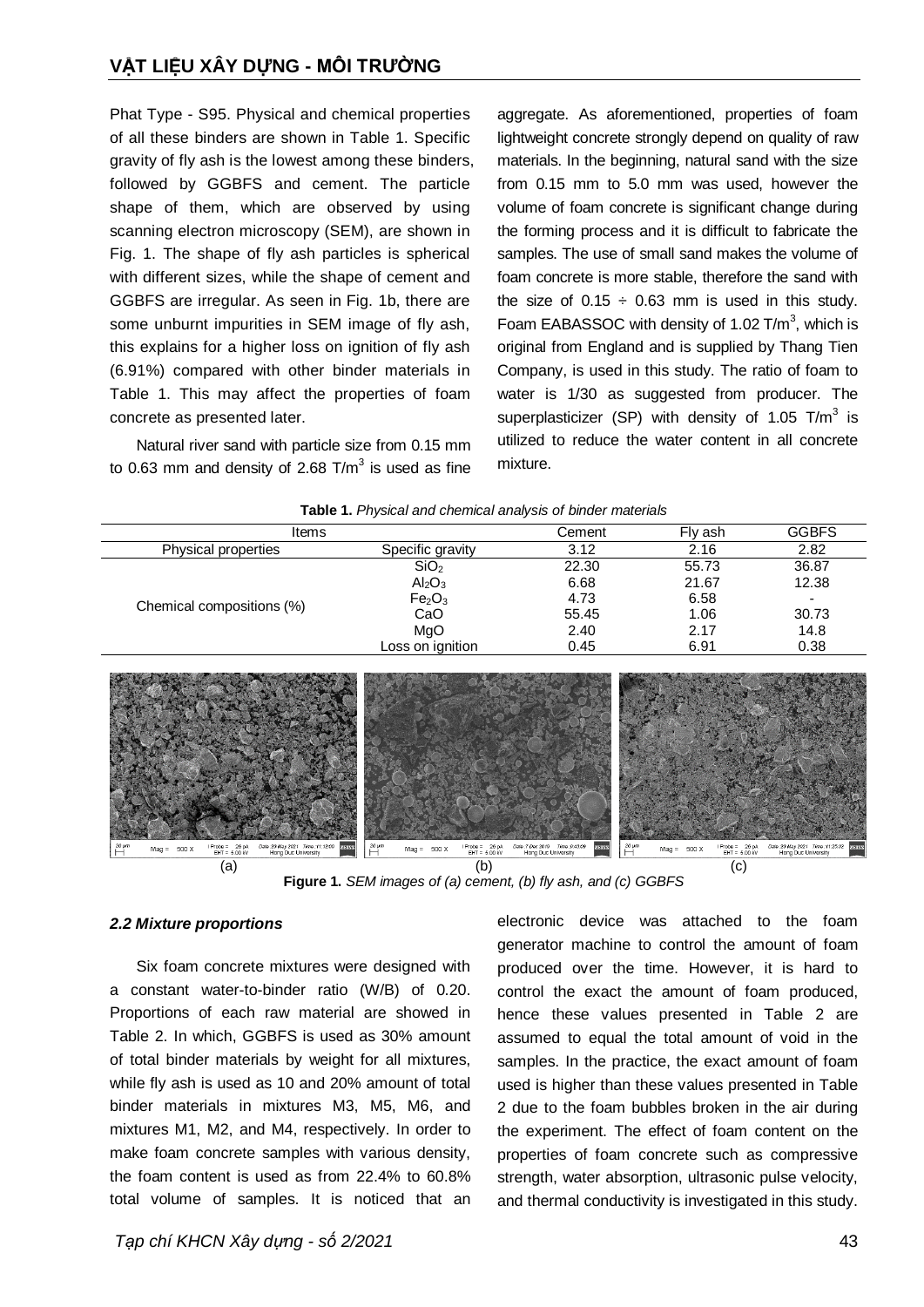It is noticed that the water-to-binder ratio and superplasticizer were selected by trials from experiment, so that the mortar paste from cement-fly

ash-GGBFS and sand has a sufficient workability. The plasticity of mortar paste is an important factor affecting the success of sample formation.

| <b>Table 2.</b> Mixture proportions |      |                                             |         |              |       |       |           |                           |
|-------------------------------------|------|---------------------------------------------|---------|--------------|-------|-------|-----------|---------------------------|
| Mixture ID.                         | W/B  | Proportion ingredients (kg/m <sup>3</sup> ) |         |              |       |       |           | Foam<br>(m <sup>3</sup> ) |
|                                     |      | Cement                                      | Fly ash | <b>GGBFS</b> | Sand  | Water | <b>SP</b> |                           |
| M1                                  |      | 594.4                                       | 237.8   | 356.7        | 292.7 | 237.8 | 1.7       | 0.224                     |
| M <sub>2</sub>                      |      | 499.9                                       | 199.9   | 299.9        | 249.9 | 199.9 | 1.4       | 0.347                     |
| M3                                  |      | 568.4                                       | 94.7    | 284.2        | 236.8 | 189.5 | 1.3       | 0.395                     |
| M4                                  | 0.20 | 375.8                                       | 150.3   | 225.5        | 187.9 | 150.3 | 1.1       | 0.509                     |
| M <sub>5</sub>                      |      | 394.8                                       | 65.8    | 197.4        | 164.5 | 131.6 | 0.9       | 0.580                     |
| M <sub>6</sub>                      |      | 368.3                                       | 61.4    | 184.2        | 153.5 | 122.8 | 0.9       | 0.608                     |

**Table 2.** *Mixture proportions*

#### *2.3 Specimen preparation and test programs*

Based on Table 2, all materials were prepared with their corresponding proportion for mixture. The superplasticizer and water were mixed together. Dry materials (Fig. 2a) including cement, fly ash, GGBFS, and sand were mixed first in three minutes. After that the mixture of water and SP were added and mixed until achieving homogeneous paste with sufficient workability. The foam was created using the Foam Master I machine provided by Thang Tien Company. Foam was slowly poured into the mortar paste with the proportion increase from mixture M1 to mixture M6 in order to produce concrete samples with different density. The mixer was continuously run until a uniform mixture was obtained. The steel mold with dimension of 100  $\times$  100  $\times$  100 mm was

used to fabricate the samples. After 24 hours, the specimens were demolded and stored at room condition until the testing days. The specimens after demolding in the laboratory are illustrated in Fig. 2c.

The wet unit weight of foam concrete was immediately tested after the uniform mixture of mortar paste and foam was obtained. Compressive strength, ultrasonic pulse velocity, and thermal conductivity tests were conducted at 7, 14, and 28 days, while the water absorption, dry unit weight, and microstructure of concrete were tested at 28 days. Each measurement was conducted in three samples and the average values are reported herein. The microstructure of foam concrete is examined using the scanning electron microscopy of Hong Duc University.



**Figure 2.** *Specimen preparation (a) drying materials, (b) foam, and (c) concrete samples*

### **3. Results and Discussion**

#### *3.1 Unit weight and water absorption*

Table 3 shows the wet and dry unit weight of all foam concrete mixtures corresponding to the foam content. It is clearly seen that as increasing foam content results in decreasing both wet and dry unit weight of foam concrete. This finding is related to the amount of air bubbles existed inside the foam concrete, leading to the reduction in concrete density. The dry unit weight of foam concrete produced in this study reduces from 1553 kg/m<sup>3</sup> to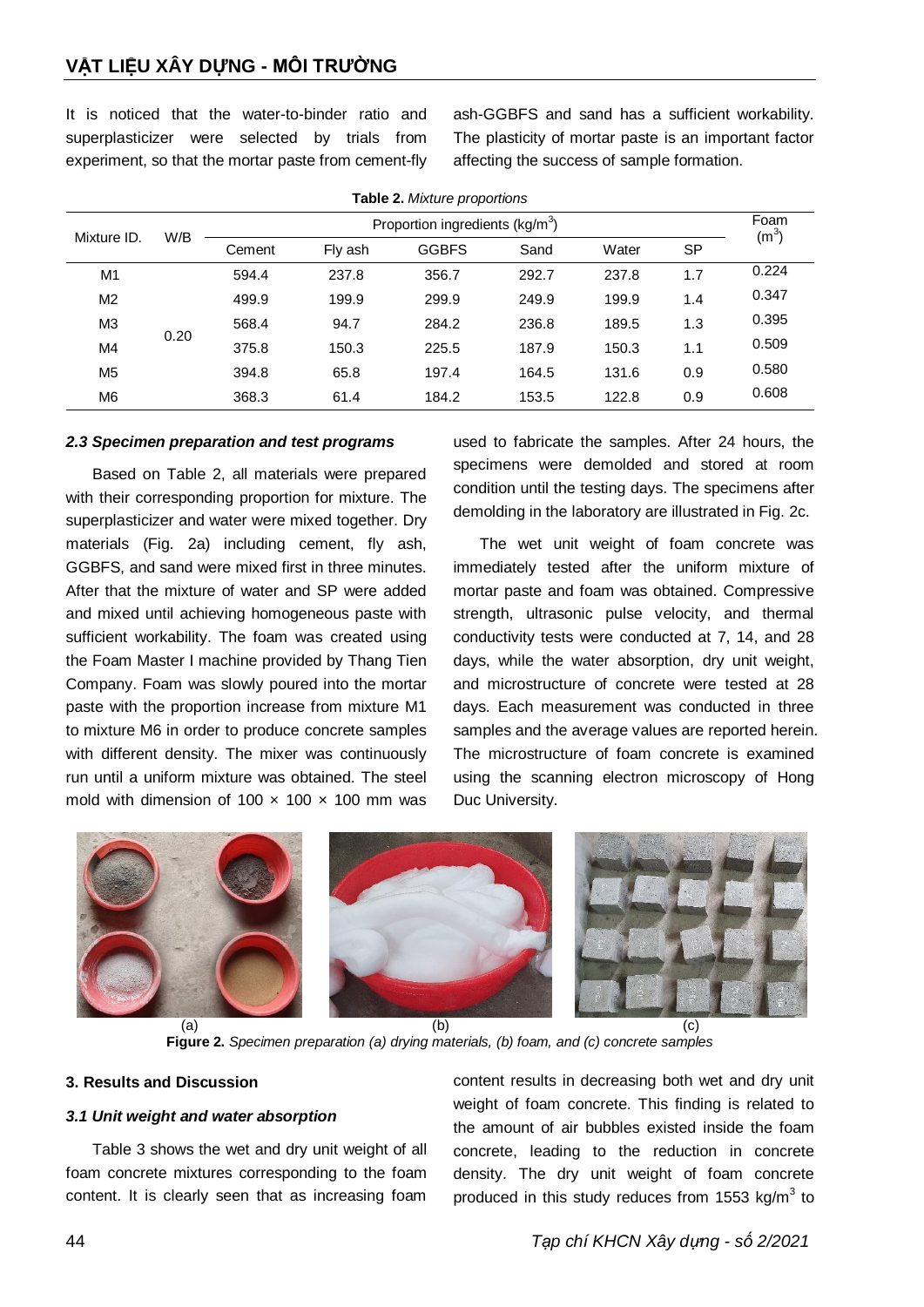849 kg/m $3$  corresponding to foam content change from 22.4% to 60.8% by volume of samples. This range is similar to density of foam concrete from previous studies [2, 7]. This finding also means that with the use of at least 40% foam by volume of samples, the density of samples is lower than 1000 kg/m<sup>3</sup>. Fig. 3 shows the relationship between dry unit weight and foam content, which can be described by linear equation as follows (Eq. 1).

 $y = -18.78x + 1990$  (1)

Opposite trend is observed for water absorption. According to Table 3, the water absorption of foam concrete increases with increasing foam content. The water absorption value changes from 4.0% to 28.1%, similar to experimental result from Abbas and Dunya's study (from 1% to 26%) [6]. The effect of foam content on the water absorption of foam concrete is shown in Fig. 4, and Eq. (2) is used to describe their relationship.

$$
y=0.98e^{0.05x}
$$

(2)

| <b>TUDIO OF OTHER DIGITE OF COLLOI OLD</b> |                           |                           |      |      |  |  |  |
|--------------------------------------------|---------------------------|---------------------------|------|------|--|--|--|
| Mixture ID.                                | Dry unit weight $(kg/m3)$ | Water absorption<br>(9/0) |      |      |  |  |  |
| M1                                         | 22.4                      | 1726                      | 1553 | 4.0  |  |  |  |
| M <sub>2</sub>                             | 34.7                      | 1451                      | 1337 | 4.6  |  |  |  |
| M3                                         | 39.5                      | 1375                      | 1301 | 5.7  |  |  |  |
| M4                                         | 50.9                      | 1091                      | 986  | 9.8  |  |  |  |
| M <sub>5</sub>                             | 58.0                      | 955                       | 914  | 17.5 |  |  |  |
| M6                                         | 60.8                      | 891                       | 849  | 28.1 |  |  |  |

**Table 3.** *Unit weight of concrete*



**Figure 3.** *Relationship between dry unit weight and foam content*



**Figure 4.** *Relationship between water absorption and foam content*

#### *3.2 Compressive strength*

Compressive strength is an important property of foam concrete, deciding where it can be used for. The compressive strength of all foam concrete in this study are presented in Table 4. When the foam content changes from 22.4% to 60.8%, the 28-days compressive strength of foam concrete decreases from 32.5 MPa to 1.9 MPa. It is noticed that the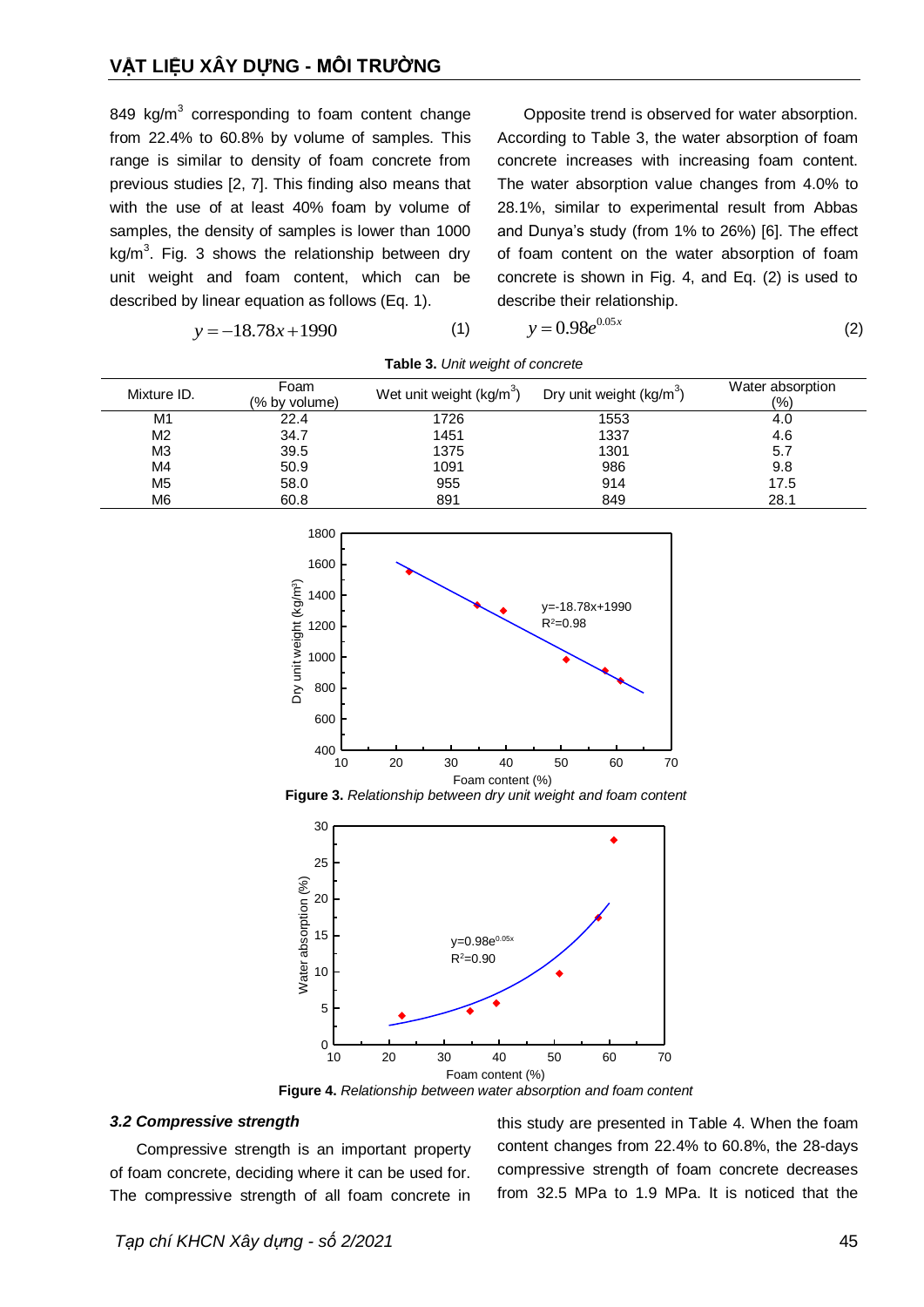# **VẬT LIỆU XÂY DỰNG - MÔI TRƯỜNG**

compressive strength of foam concrete is associated with its dry unit weight [3, 5, 6]. Based on previous studies, the compressive strength of foam concrete was ranged from 1.07 MPa to 29 MPa corresponding to its density from 850 kg/m<sup>3</sup> to 1600 kg $\beta$  [2, 5]. In the present study, the concrete with density of 849 kg/m<sup>3</sup> (Mixture M6) and 1600 kg/m<sup>3</sup> (Mixture M1) has 28-days compressive strength of 1.9 MPa and 32.5 MPa, respectively, similar to those results from previous studies [2, 5]. The reduction in compressive strength is related to the air bubbles in foam concrete, which also causes the

decrease in density of foam concrete as aforementioned, this will be clarified later by using scanning electron microscopy. Mixtures M1 and M2 with compressive strength of above 20 MPa, which can be used in bearing structure. On the other hand, remain mixtures (M3 to M6) with low compressive strength can be used as bricks, retaining walls, and roof tiles. A linear relationship between the compressive strength and foam content (Eq. 3) is obtained by linear regression as shown in Fig. 5.

$$
y = -0.80x + 48.78
$$
 (3)

|      |                            |                                                                                                                                                   | <b>Table 4.</b> Complessive strength             |                            |                |     |  |
|------|----------------------------|---------------------------------------------------------------------------------------------------------------------------------------------------|--------------------------------------------------|----------------------------|----------------|-----|--|
| Days | Compressive strength (MPa) |                                                                                                                                                   |                                                  |                            |                |     |  |
|      | M1                         | M <sub>2</sub>                                                                                                                                    | M3                                               | M4                         | M <sub>5</sub> | M6  |  |
| 7    | 18.8                       | 11.0                                                                                                                                              | 9.6                                              | 3.4                        | 3.0            | 1.1 |  |
| 14   | 22.2                       | 11.7                                                                                                                                              | 11.0                                             | 3.7                        | 3.2            | 1.5 |  |
| 28   | 32.5                       | 20.3                                                                                                                                              | 16.1                                             | 3.9                        | 3.8            | 1.9 |  |
|      | Compressive strength (MPa) | 30<br>25<br>20<br>15<br>10 <sup>°</sup><br>5<br>$\mathbf 0$<br>$10$<br>20<br>Figure 5. Relationship between compressive strength and foam content | $R^2 = 0.96$<br>$30\,$<br>40<br>Foam content (%) | y=-0.80x+48.78<br>50<br>60 | 70             |     |  |

**Table 4.** *Compressive strength*

#### *3.3 Ultrasonic pulse velocity*

The ultrasonic pulse velocity test is nondestructive method, which is used to assess the relative quality of concrete. Concrete with high value of ultrasonic pulse velocity often shows the high quality with high strength and high density. The value of ultrasonic pulse velocity is also used to classify the concrete as mentioned in previous study [11]. Table 5 shows the ultrasonic pulse velocity values of all foam concrete samples in this study. It is clear to see that the concrete with high density (low foam content) shows a higher ultrasonic pulse velocity value than the concrete with low density (high foam content), except Mixtures M4 and M5 at 7-days age (this could be an error during the

measurement). It is also noticed that the compressive strength and density of foam concrete has a close relationship. The higher density, the higher compressive strength is. Therefore, the ultrasonic pulse velocity value of foam concrete has an association with its compressive strength. For mixtures M1 to M3 with compressive strength of above 15 MPa, their ultrasonic pulse velocity values are higher than 3100 m/s. On the contrary, ultrasonic pulse velocity values of mixtures M4 to M6 with compressive strength of lower than 4 MPa are lower than 2500 m/s. Equation (4) shows the linear relationship between 28-days ultrasonic pulse velocity value of concrete and foam content.

$$
y = -49.45x + 5088.3
$$
 (4)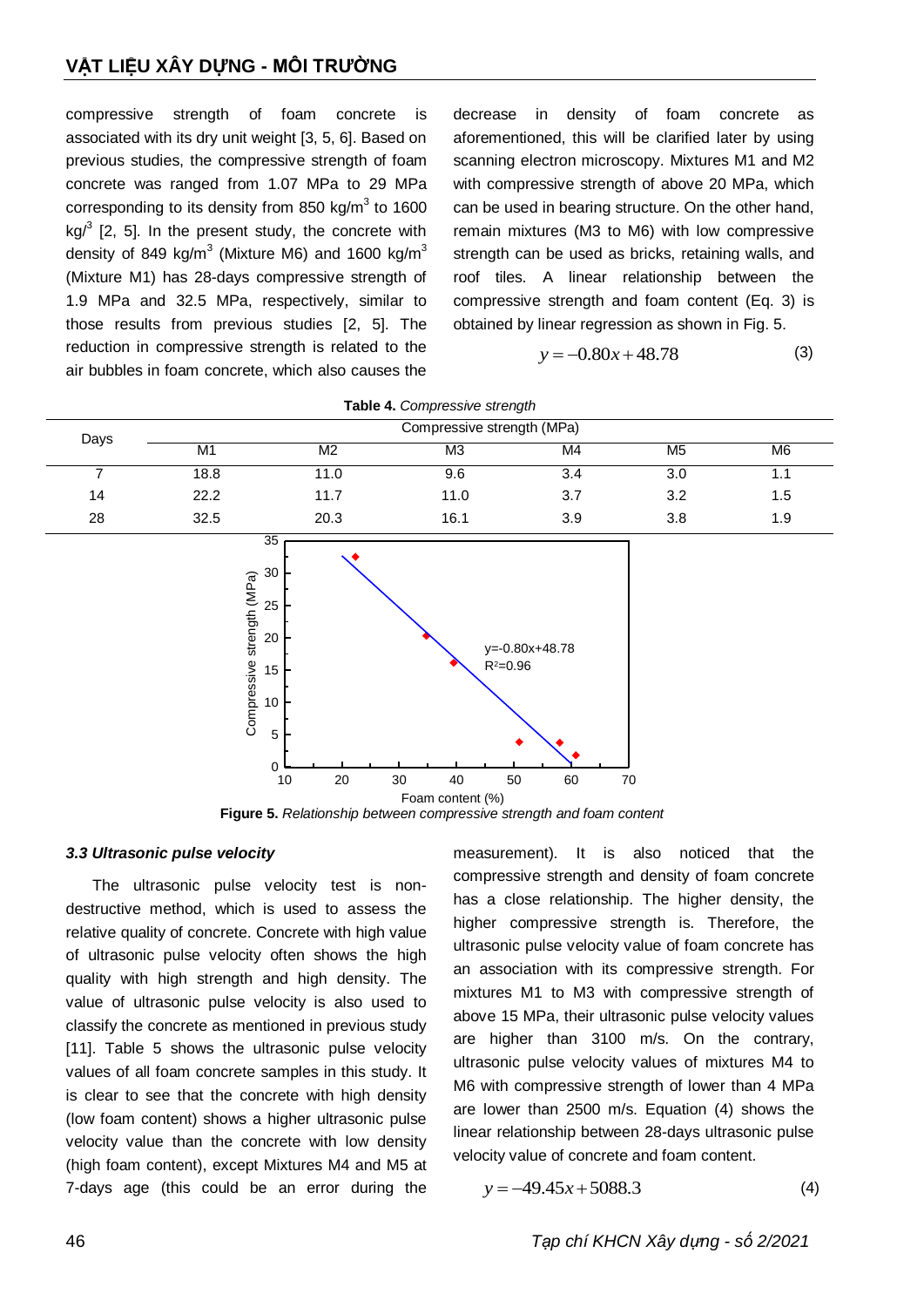# **VẬT LIỆU XÂY DỰNG - MÔI TRƯỜNG**

|      | Ultrasonic pulse velocity (m/s) |                |                |      |                |      |  |
|------|---------------------------------|----------------|----------------|------|----------------|------|--|
| Days | M1                              | M <sub>2</sub> | M <sub>3</sub> | M4   | M <sub>5</sub> | M6   |  |
|      | 3507                            | 2879           | 2946           | 2137 | 2295           | 1842 |  |
| 14   | 3745                            | 3117           | 3089           | 2416 | 2382           | 1895 |  |
| 28   | 4130                            | 3175           | 3129           | 2476 | 2433           | 2024 |  |

**Table 5.** *Ultrasonic pulse velocity*



**Figure 6.** *Relationship between ultrasonic pulse velocity and foam content*

#### *3.4 Thermal conductivity*

Thermal conductivity test is used to assess the heat insulation capacity of concrete. The concrete with low thermal conductivity value is often utilized in the thermal isolated structure. Table 6 shows the thermal conductivity values of all foam concrete investigated in this study. As well as compressive strength, the thermal conductivity of foam concrete increases with the time. At 28 days, these values fall in the range from 0.263 to 1.410 W/m.K. In general, the thermal conductivity value of foam concrete decreases with increasing foam content, except mixtures M2 and M3. It is noticed that mixture M2 was designed with 20% fly ash as total binder weight, while mixture M3 was designed with only 10% fly ash. The proportion of mixture may affect to the thermal conductivity value of foam concrete, which needs to clarify in the future research. Similar

to dry unit weight, compressive strength, and ultrasonic pulse velocity, a negative linear equation as shown in Eq. (5) is used to illustrate the correlation between thermal conductivity value and foam content. The thermal conductivity test was also used in previous studies for foam concrete [6, 12]. Test results exhibited that the general range of thermal conductivity value was from 0.1 to 0.48 W/m.K. It is noticed that most foam concrete in the present study has a thermal conductivity value of from 0.263 to 0.679 W/m.K, except mixture M1, which has high compressive strength like normal concrete. With a low thermal conductivity value, these foam concrete in this study can be applied in thermal isolated structure such as roof tiles and thermal insulation walls.

$$
y = -0.027x + 1.799\tag{5}
$$

|  |  | Table 6. Thermal conductivity |
|--|--|-------------------------------|
|--|--|-------------------------------|

|      | Thermal conductivity (W/m.K) |                |                |       |                |                |  |
|------|------------------------------|----------------|----------------|-------|----------------|----------------|--|
| Days | M1                           | M <sub>2</sub> | M <sub>3</sub> | M4    | M <sub>5</sub> | M <sub>6</sub> |  |
|      | 1.334                        | 0.591          | 0.653          | 0.365 | 0.265          | 0.256          |  |
| 14   | 1.347                        | 0.598          | 0.674          | 0.370 | 0.277          | 0.257          |  |
| 28   | 1.410                        | 0.611          | 0.679          | 0.388 | 0.282          | 0.263          |  |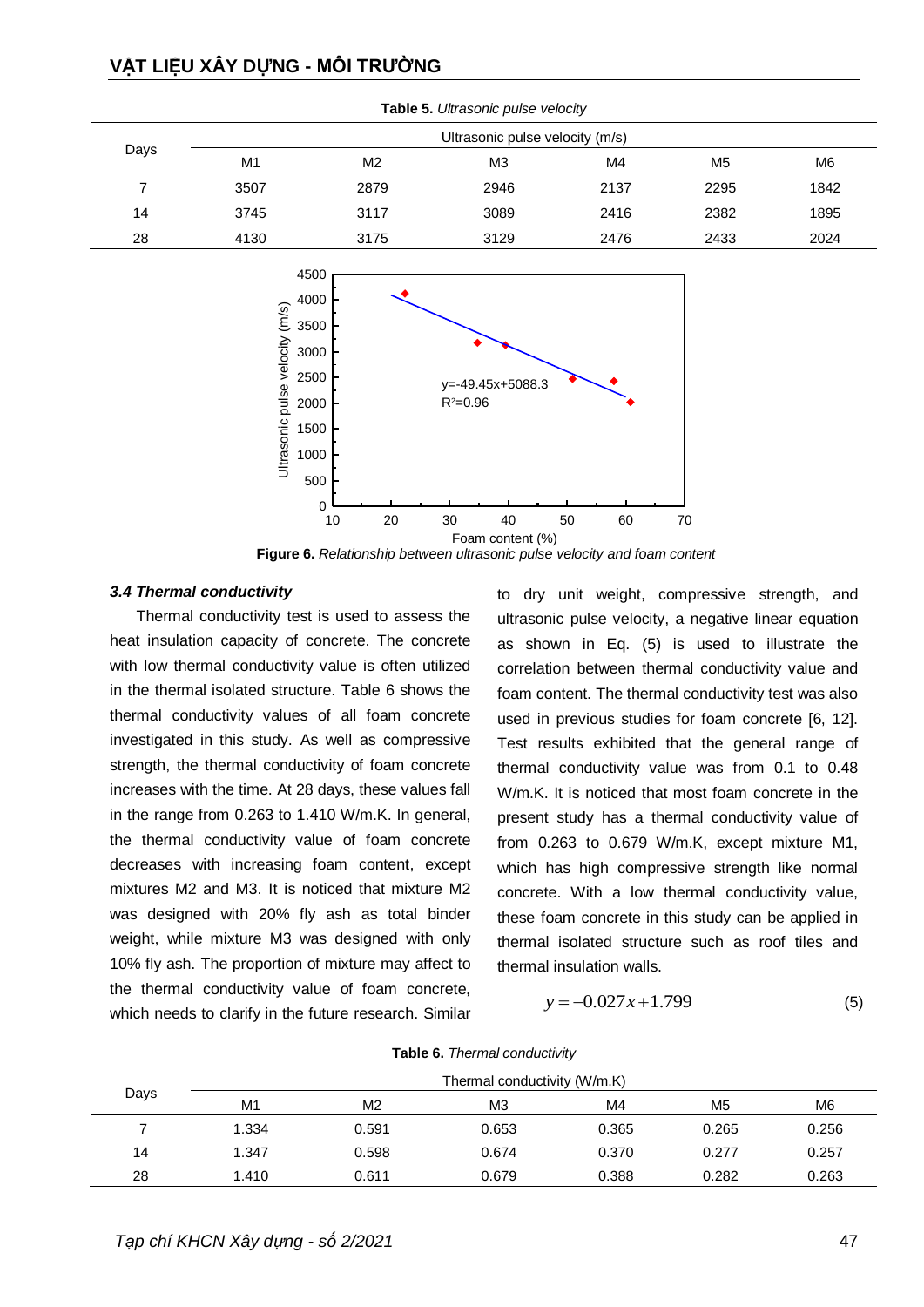

**Figure 7.** *Relationship between thermal conductivity and foam content*

#### *3.5 Scanning electron microscopy observation*

Figure 8 shows the SEM images of all foam concrete with magnification of 500 times. For three first mixtures (M1 to M3) with compressive strength of above 15 MPa, some air bubbles are observed in the microstructure of concrete. The number of air bubbles increases in the last three mixtures (M4 to M6), these mixtures has a low compressive strength as presented above (lower than 4.0 MPa). It is noticed that the former mixtures were designed with low foam content, therefore the air volume in these mixture is less than the later mixtures.

For mixture M6, many bubbles connect to each other to create the large air bubble. This explains why this mixture has really low dry unit weight (849  $kg/m<sup>3</sup>$ ), low compressive strength (1.9 MPa) and high water absorption (28.1%). The air bubbles inside concrete is contributable to the reduction in density, compressive strength, ultrasonic pulse velocity, and thermal conductivity, but increases water absorption of foam concrete. These SEM images are related to those findings about the effect of foam content on the properties of foam concrete as aforementioned.



**Figure 8.** *SEM micrographs of (a) M1, (b) M2, (c) M3, (d) M4, (e) M5, and (f) M6*